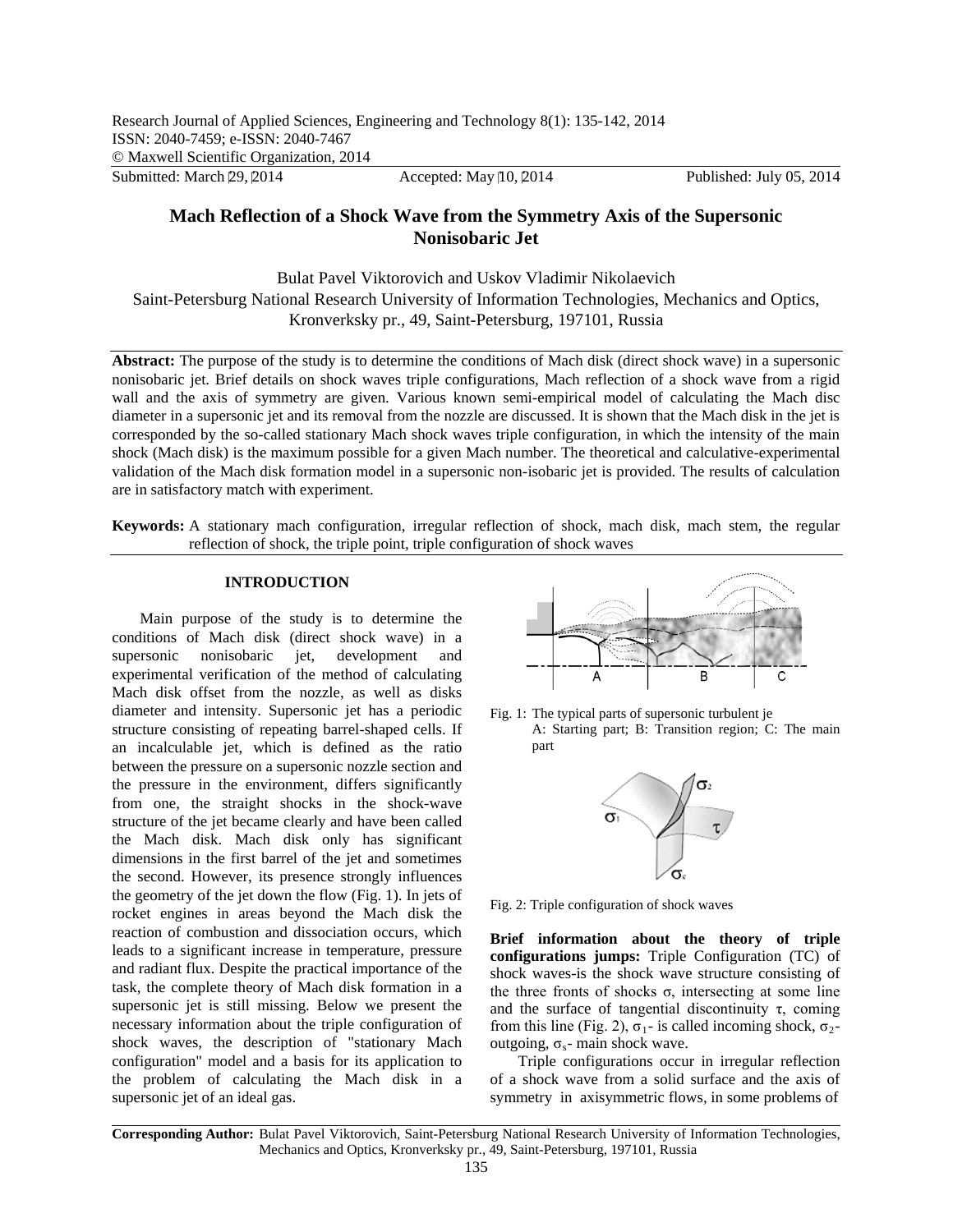

Fig. 3: Formation of triple configuration the shock wave climb on the wedge

> T: Triple point; Arrows: The direction of shock waves movement



Fig. 4: Regular (left) and irregular (right) shock reflection from the wall ( $\sigma_c$ : mach stem)

the interaction of colliding jumps, as well as the interaction of overtaking jumps. The concept of Triple Configurations (TC) was introduced in the problem of interaction of the shock wave with the wedge (Fig. 3).

As climbing wave spreads along the wedge, its intensity increases and the surface curves, while remaining perpendicular to the surface of the wedge. At a certain point, the shock wave splits forming the Mach stem.

Later, the stationary case of the shock reflection from a solid wall was researched. With a small shock intensity falling on the wall, it is reflected in a regular manner (Fig. 4). At some point of intensity, the reflected shock wave cannot turn the flow in such way, that the velocity vector behind it would be parallel to the wall, because the limit rotation angle of flow at the shock, calculated using the Mach number behind the first shock, is lesser than the inclination angle of the velocity vector to the surface of the wall behind the first shock. Then the reflection occurs irregularly with the formation of the Mach stem.

In contrast to the intensity of the non-stationary case the Mach stem intensity is always equal to the maximum possible for a given Mach number  $J_m =$  $(1 + \varepsilon)M^2 - \varepsilon$ ,  $\varepsilon = \frac{\gamma - 1}{\gamma + 1}$ ,  $\gamma$ -the adiabatic index. It is convenient to study triple configuration on the plane shock polars lnJ- $\beta$  (logarithm of the shock intensity, equal to the ratio between pressure behind the shock and pressure in front of the shock, the rotation angle of the flow at the shock), nicknamed "heart-shaped curves" for the characteristic form. Detailed analysis of the heart-shaped curves, singular points, the regions of TC existence is given in work of Uskov *et al*. (1995).

Mathematical model underlying the method of calculation of steady and unsteady gas-dynamic discontinuities described by Uskov and Mostovykh (2010). The scientific team led by V.N. Uskov consistently developed theory of extreme shock-wave structures. First theory of interference stationary gasdynamic discontinuities was generalized by Uskov *et al*. (1995) to the case of second-order discontinuities. They investigated the dependence of flow irregularities behind the shock wave from the curvature of the shock wave and flow parameters before this shock wave.

Then the main theory has been complemented in the studies of Uskov and Omelchenko by the theory of one-dimensional traveling waves interference (Omelchenko and Uskov, 1995) and the interaction of oblique unsteady waves (Omelchenko and Uskov, 2002). Then it was extended to the case of interaction of simple rarefaction waves (Meshkov *et al*., 2002). In parallel, a graduate student of V.N. Uskov Tao Gang developed a theory of optimal triple configurations of shock waves in a uniform flow (Tao and Uskov, 2000) and then in a non-uniform (Tao, 2000). And finally in the studies of Uskov and Mostovykh (2008), M.V. Chernyshov (Uskov and Chernyshov, 2006) and P.S. Mostovyh (Uskov and Mostovykh, 2010) it was generalized to the case of triple configurations of shock waves in an unsteady and non-uniform gas flow. Later, the theory has been to generalized to the case of perfect gas (Uskov and Mostovykh, 2011). Bulat *et al*. (2012a) developed vibration theory of shock-wave structures (Uskov *et al*., 2002, 2010; Uskov and Mostovykh, 2012) in their interaction with obstacles. Significant contribution to the experimental verification of the theory, as well as the development of practical devices and their implementation was made by Zasukhin *et al*. (2012).

**Classification of triple configurations shock waves:**  According to the classification (Uskov *et al*., 1995) TC-1, TC-2 and TC-3 triple configuration are distinguished.

**Triple configuration TK-1:** Arise in the interaction of colliding shocks in different directions, for example, the supersonic internal compression inlets. TC-1 is corresponded by the intersection point of the polar left branches (Fig. 5). As the intensity of the incoming jump 1 increases, the intersection point moves toward the top of the main polar, until it reaches it, this moment corresponds to the Stationary Mach Configuration (SMC), which separates the existence regions of TC-1 and TC-2.

TC-1 can exist only at Mach numbers  $M > M_T$ :

$$
M_T=\sqrt{\frac{3+\gamma}{2}}
$$

At lower Mach numbers the polars do not intersect. At Mach number equal to the MT behind the shock, the maximum static pressure at a given adiabatic index γ (for air  $\gamma = 1.4$ ) is achieved.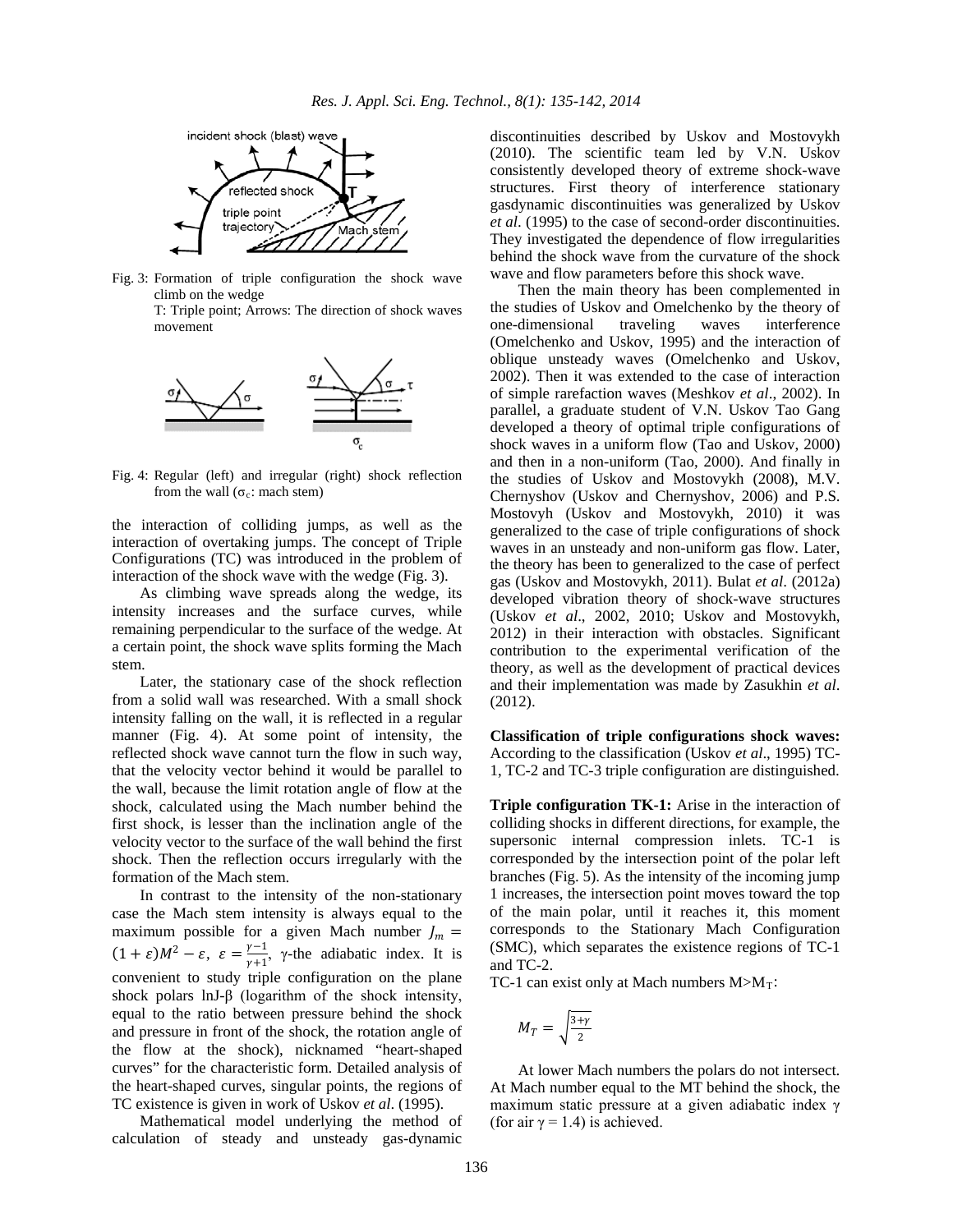

Fig. 5: Triple configuration TC-1



Fig. 6: Triple configuration TC-2

**Triple configuration TC-2:** Occur at irregular reflection of the shock wave from the wall. Difference from TC-1 is that the in TC-2 the direction of flow deflection at the main shock (Mach stem) is reversed (Fig. 6). As the intensity of the shock J1 increases, the main shock 4 curves. During the reflection from of the shock 1 form the wall, the Mach stem curves approaching the wall orthogonally.

**Triple configurations TK-3:** Arise during the interaction of catch-up shocks in one direction. Their research is of practical importance for the design of supersonic air intakes of external compression.

# **MATERIALS AND METHODS**

**Models of mach disk formation-history of research:** Let us focus more detailed on the question of the Mach disk position in the jet. Mach disk has notable sizes only in the first and, sometimes the second barrel. However, its presence strongly influences the geometry of the jet down the flow.

The impossibility of regular shock reflection off the symmetry axis without forming Mach disk was first pointed out in the study of Melnikov (1962). Indeed, on the axis of symmetry the conditions of the velocity vector's angle of inclination equality to zero and the flow line curvature behind the reflected shock must be fulfilled, but at  $y = 0$  is impossible. When the falling shock to approaches the axis of symmetry, its curvature  $K_{\sigma}$  tends to infinity, as  $K_{\sigma} \sim y^{-1}$  and therefore the conditions for the formation of the Mach disk in the incalculable jet are always created.

Failures in creating methods for calculating jets usually significantly associated with an inability to find the position of the Mach disc. A detailed analysis of this issue is made in study of Avduevsky *et al*. (1989), where various hypotheses of the transition from regular shock reflection from the axis to an irregular (Mach) is performed. The most famous among them is the socalled Abbeth model (Abbett, 1971), often referred to in the known studies of Dash *et al*. (1985), Dash and Sinha (1985) and Dash and Thorpe (1981), which are devoted to the creation of methods for calculating the flame of the solid fuel tactical missile engine, as well as different assumptions about the magnitude of the pressure behind the reflected shock at the triple point. Last will not be considered, because today it is known that they are not applicable in the general case.

Abbeth procedure establishes a certain analogy between the Mach disk in the jet and Launch Shock Wave (LSW) that occurs at the Laval nozzle' launch. Initially it was assumed that the pressure in the minimum cross section of the flow behind the Mach disk is equal to atmospheric. Later it was found that this assumption is only approximately true in highly under expanded jets, in which the turbulent area begins immediately after the first barrel section. In lowincalculable jets the Abbeth hypothesis leads to very large errors.

Abbeth hypothesis was upgraded by Dash and Thorpe (1981), suggesting that in the critical section of the Mach disk the "throat flow" condition fulfills, i.e., the flow velocity becomes equal to the local speed of sound. If the triple point position is set on the falling shock, the initial conditions for the calculation of the flow, limited disk Mach and tangential discontinuity is thereby defined. Considering this flow a onedimensional, we can perform the calculation in the same way as in the Laval nozzle. If the calculation results in the minimum cross section of the flow behind the Mach disk show that the speed is equal to the local speed of sound, then in the procedure of Abbeth-Dash it is considered that the position of the jet Mach disk is selected correctly.

**Mach disk in the jet-stationary mach configuration:** Among the other models the criterion, experimentally described in study of Uskov and Mostovykh (2012) is well confirmed. According to this criterion, the formation of Mach disk occurs when the intensity of the falling shock value approaches  $J = J_0$  value, corresponding to Stationary Mach Configuration (SMC). Such configurations of shock waves were studied in detail in along with the problem of shock reflection from a solid wall (Silnikov *et al*., 2014; Uskov and Chermyshov, 2008). An indirect confirmation of the criterion  $J_0$  is the solution of first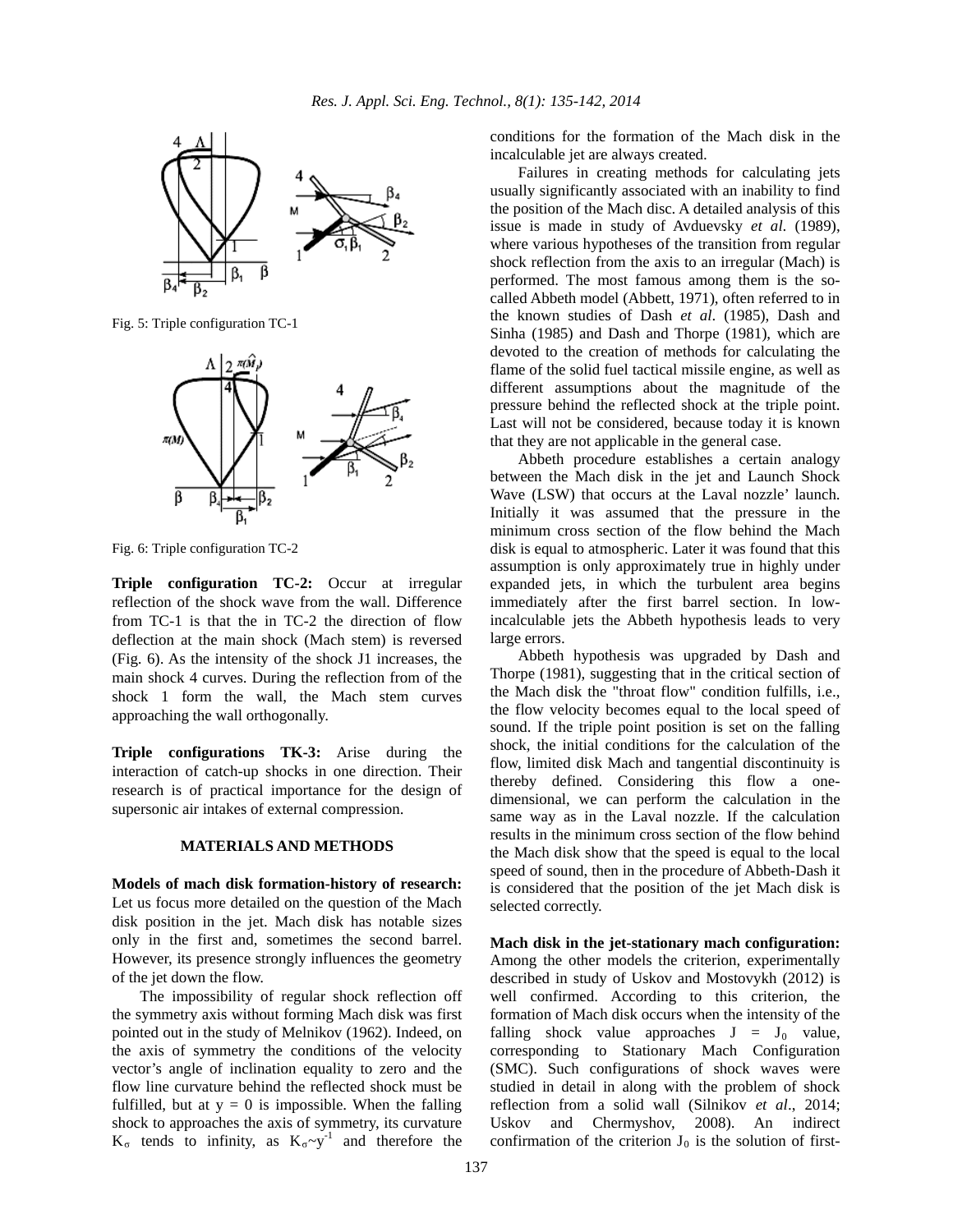order problem about configurations of triple shock waves. If we are to perform a formal calculation of triple configuration at any point of hanging (falling on the symmetry axis) shock to produce a formal settlement jump triple configuration of shock waves, then at intensities  $J < J_0$  outgoing tangential discontinuity  $\tau$  has positive curvature. At the point of shock, where  $J = J_0$ , curvature  $\tau$  becomes negative (Uskov and Mostovykh, 2010), which corresponds to the empirical understanding of a tangential discontinuity form.

Let us discuss the triple configurations TC-2 more detailed, because they are directly related to the problem of calculating the Mach disk in a supersonic jet. Triple configuration TC-1 and TC-2 shares stationary Mach configuration, which is corresponded by the case when the secondary shock polar intersects the main polar at its apex. In the SMC (Fig. 7), the main shock wave is straightforward. Characteristic intensity  $J_0$  is obtained by solving the cubic equation, corresponding to the polars intersection at the apex of the main polar (Fig. 7):

$$
\sum_{n=0}^{3} A_n z_0^n = 0, z_0 = J_0,
$$
  
\n
$$
A_3 = 1 - \varepsilon, A_2 = m\varepsilon^2 - \varepsilon(M^2 + 1) -
$$
  
\n
$$
(M^2 - 2), m = (1 - \varepsilon)(M^2 - 1) - 1,
$$
  
\n
$$
A_1 = m\varepsilon(1 + \varepsilon)(M^2 + 1) - (1 + \varepsilon)(2M^2 - 1),
$$
  
\n
$$
A_1 \geq m(1 + \varepsilon)M^2 + 1 - (1 + \varepsilon)(2M^2 - 1),
$$

For some typical Mach number  $M_{OR}$  in SMC of the polar, corresponding to Mach number behind the incoming shock 1, crosses the top of the apex of the main polar in the point of limit rotation angle 4 (Fig. 8).

Hence the transcendental equation for a special number  $M_{OR}$ :

$$
\frac{4A_1(\frac{A_1}{A_0}-3\frac{A_2}{A_1})^2}{9-4A_1A_2}_{A_0} = 9 - \frac{A_1A_2}{A_0} - 4\left(3 - \frac{A_2^2}{A_1}\right)
$$

Coefficients  $A_i$  have the same value, as in the preceding equation.

At Mach numbers, smaller than  $M_{OR}$  the polar intersects the vertical axis and lies inside the main polar, therefore the intensity Jr, corresponded by polar's tangency to the axis (Fig. 9), is sometimes (wrongly) assumed as a transition criterion for the Mach. This allows to find the value of this intensity by solving the following equation:

$$
\sum_{n=0}^{3} A_n x_R^n = 0, x_R = \frac{(1+\varepsilon)M^2}{(J_R+\varepsilon)},
$$
  
\n
$$
A_0 = -(1-\varepsilon)^2 L^4, L = \frac{J_R-\varepsilon}{J_R+\varepsilon},
$$
  
\n
$$
A_1 = 2(1-\varepsilon)(3-\varepsilon)L^2 - 4(1-3\varepsilon)(1-\varepsilon)L^3 +
$$
  
\n
$$
(1+\varepsilon)^4 L^4,
$$
  
\n
$$
A_2 = 2L^2(1-2\varepsilon-\varepsilon^2) - 4L - 1,
$$
  
\n
$$
A_3 = 1
$$



Fig. 7: Stationary Mach Configuration (SMC)



Fig. 8: The special configuration, corresponding to  $M_{OR}$ 



Fig. 9: TC, corresponding to  $J = J_R$ , M<M<sub>OR</sub>

However, in the stationary case is not experimentally confirmed. This fact is denied as well by the developed theory of shock waves restructuration (Bulat *et al*., 2012b). In axisymmetric ideal gas jet the triple point of hanging shock can be formally positioned in different sections. Triple configuration should contain the shocks with the lowest possible intensity (in accordance with the Lagrange mechanics principle of least action). At Mach number greater than  $M_{OR}$  the formation of triple configuration with Mach disk at the shock in the point with lesser intensity than  $J_0$ impossible due to Baryshnikov theorem (Arnold, 1976), which states that with small change in the parameter the wave configuration (addition to the shock wave) must remain topologically the same. Indeed, the intensity of hanging shock in this problem is a parameter. If the restructuring took place earlier, at  $J < J<sub>0</sub>$ , then with further change of parameter J at the moment when  $J = J_0$  the configuration of shocks would topologically change because curvature  $τ$  would became negative.

If the Mach number than before the shock is less  $M_{OR}$  then  $J_R < J_0$ . It would seem that the equation of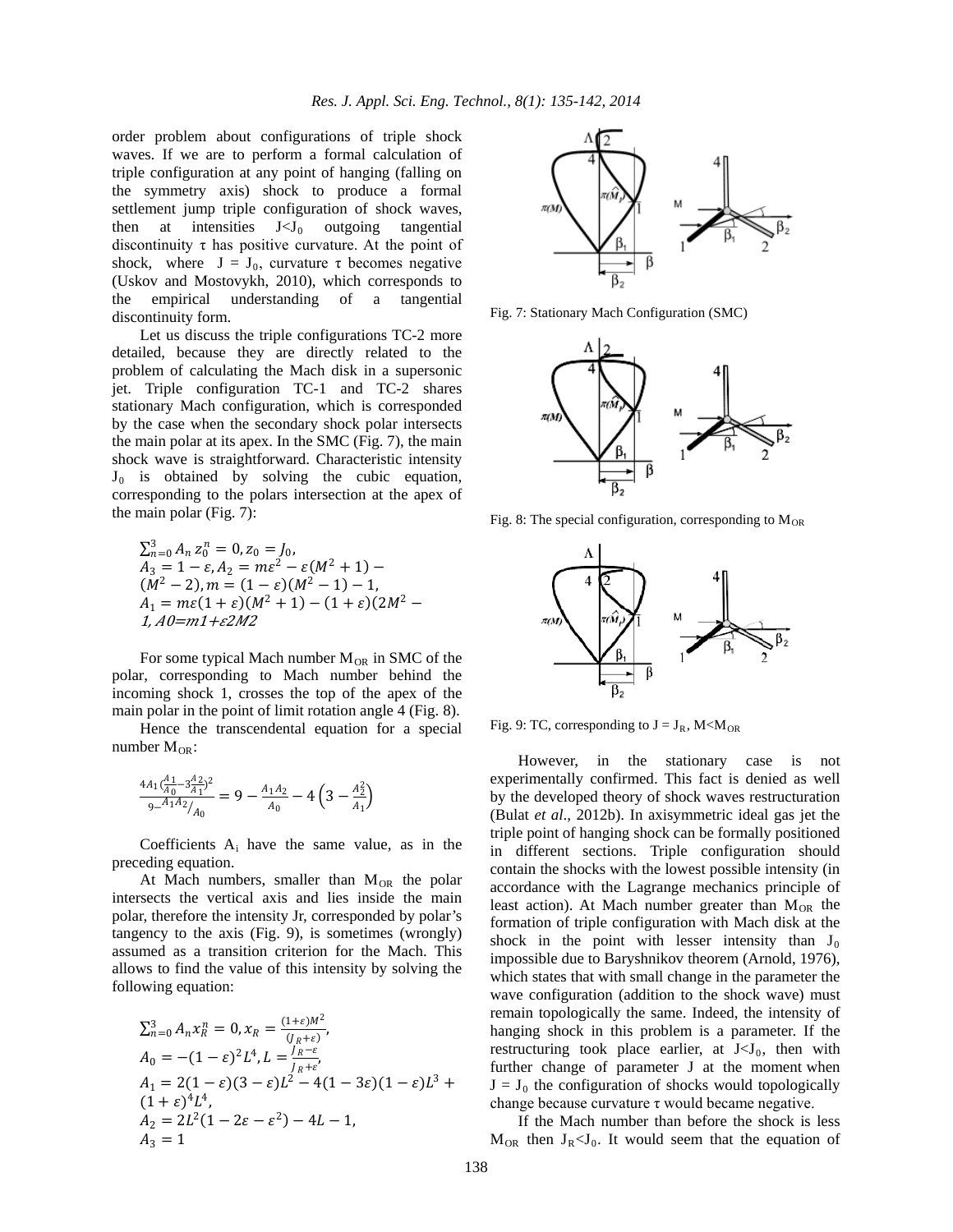hanging shock intensity Jr must be taken as a criterion of Mach disk formation. But again the theorem of Bogaevsky is violated, since with the small change in a parameter (hanging shock intensity) upwards, the point of polar's intersection with the shock moves on a strong branch of the main shock polar, i.e., decision is noncontractible (topologically changes) in the neighborhood of shock-wave structure adjustment point.

Model of stationary Mach configuration allows, with satisfactory for practice accuracy, to predict the position of the Mach disc in the supersonic jet. Positioning the Mach disk during calculation at the point of the hanging shock, in which its intensity  $J = J_0$ , it is possible determine the diameter of the Mach disk and its distance from the nozzle cut. Calculation results showed a good match with experiment.

At Mach numbers of  $M < M_T$  stationary solution for the shock wave reflection from the jet axis does not exist. The assumption that at Mach numbers of  $M_T < M < M_{OR}$  the Mach disk is formed in such point of the hanging shock, where its intensity is equal to  $J_R$ , is disproved by both theory and experiment.

## **RESULTS AND DISCUSSION**

**Testing the hypothesis of the SMC for the case of a mach disc formation in a supersonic overexpanded jet:** For the practical justification of the model

systematic calculations of overexpanded jets, flowing out from conical and profiled nozzle were performed. Choice of overexpanded jets for analysis was due to the simplicity of the flow before the shock in such jets, representing a continuation of the flow at the nozzle. In the underexpanded jets the flow structure before the shock is much more complex, contains a set of compression waves and weak discontinuities, which complicates the calculation of the SWS geometry. Formation of the falling shock wave in overexpanded jet was performed by solving a system of ordinary differential equations describing its geometry (Bulat *et al*., 1993), at each point of the shock; its intensity was compared with  $J_0$  (M). The point in which, at given accuracy, the condition  $J = J_0$  was true were considered the birthplace of the Mach disk. Figure 10 shows a comparison of the Mach disc diameter numerical calculations results and its distance from the nozzle (the ideal gas model). On the Fig. 10 the results of numerical calculations are shown as shaded areas corresponding to the "smearing" of the shocks on few difference cells.

The calculation results are in good match with numerical methods as well as with the concept of Mach disk diameter's dependence on the basic parameters of the supersonic jet, based on experimental studies.

For a more thorough test of the  $J_0$  model a series of experiments on the nozzles with half-angle from 8 to



Fig. 10: Mach disk diameter's dependence on the mach number M and incalculability n in the over expanded jet, flowing from profiled nozzle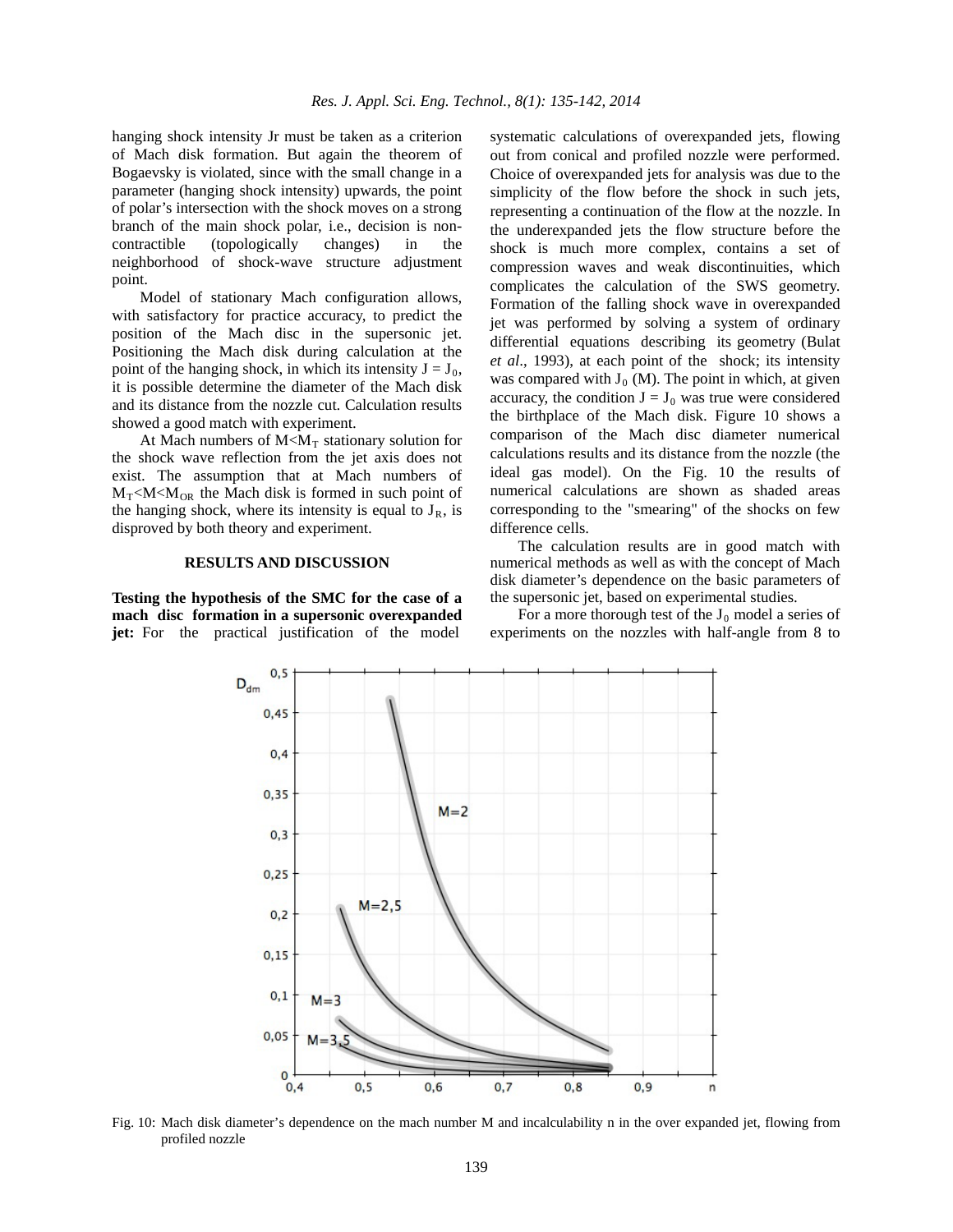

*Res. J. Appl. Sci. Eng. Technol., 8(1): 135-142, 2014*

Fig. 11: Calculations of mach disc distance in jets, flowing out from a conical nozzle

15° were performed. In the calculations the gas in the nozzle to was by the flow from a point source.

It is known that the greater the angle of a nozzle is, the more is the difference between the flow at the nozzle and model of the flow from the source, so the checking numerical calculation were performed using sst-model of turbulence without the resolution of the boundary layer on the nozzle walls. Experimental data thus must be positioned between two calculated curves. Calculations (Fig. 11) showed a very good match of the results.

**Testing the hypothesis of the SMC for the case of a mach disc formation in a supersonic underexpanded jet:** In order to correctly verify compliance of the calculation method with the experimental data it is necessary to minimize the influence of viscous effects the vicinity of the nozzle edge that distort the flow pattern during experiment. This can be achieved using such installation, in which the jet flows from a sonic nozzle with a bottom screen. Inside such nozzle, the boundary layer is small and the ejection flow at its edge is absent. Such experiment was conducted in the Dnepropetrovsk University (Belyaev and Karteshkin, 1982). Figure 12 and 13 show the dependence of distance L on the nozzle cut characteristic sections of the jet, as well as the dependence of diameter D of the jet's first barrel corresponding element on the jet's



Fig. 12: Comparison of distances of the under expanded jet first barrel main sections, obtained by calculations with the experimental data (Belyaev and Karteshkin, 1982)

> $L<sub>b</sub>$ : The distance from the nozzle to the point, where the reflected shock intersects with the boundary of the jet;  $L_{vs}$ : Distance from the nozzle cut to a section with a maximum diameter of hanging shock;  $L_m$ : The distance from the nozzle to the cross section with a maximum diameter of the jet boundary;  $L_{dm}$ : The distance from the nozzle exit to mach disk; n: Incalculability of the jet

automodel parameter. The symbols mark the experimental data, solid-calculative.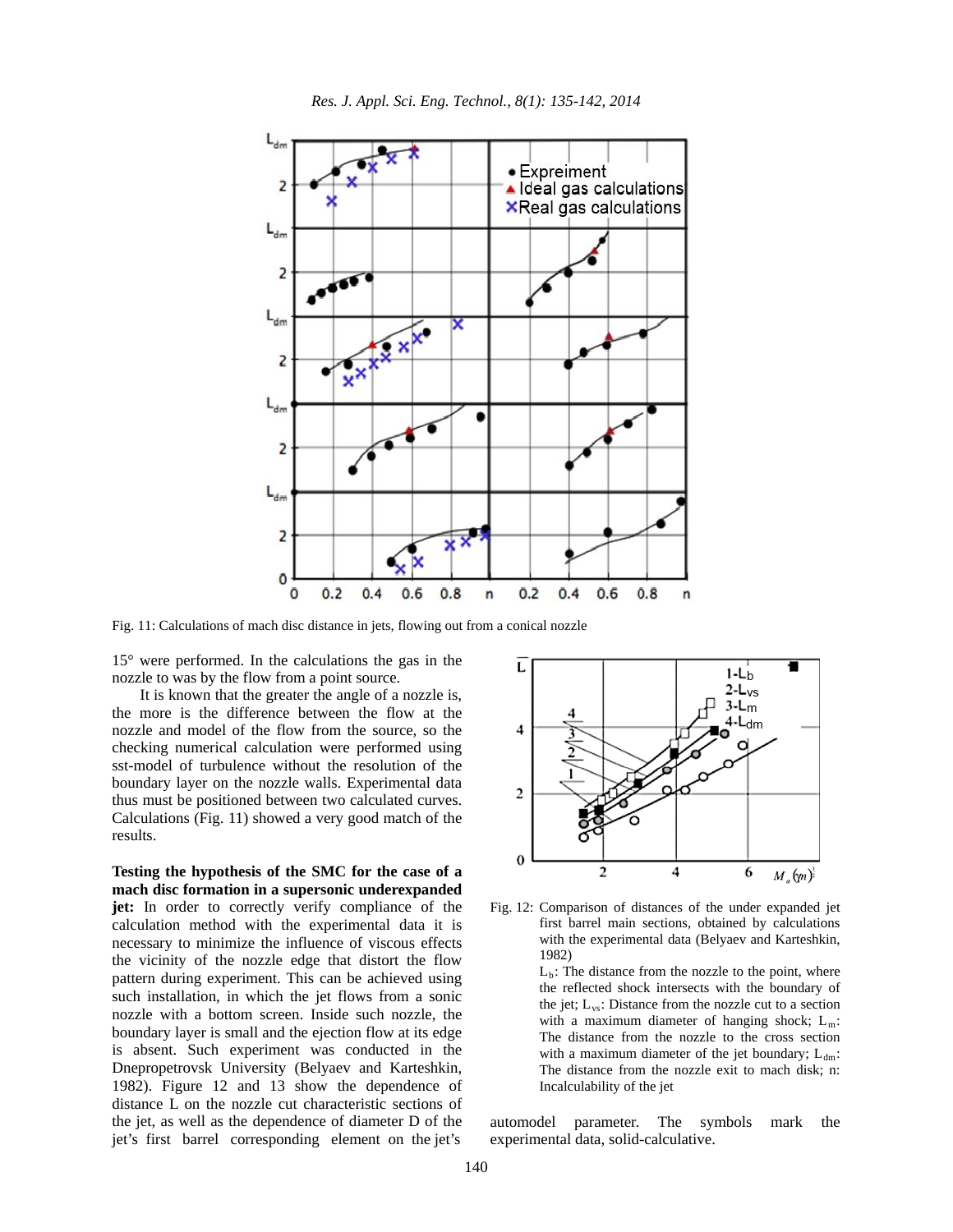

- Fig. 13: Comparison of the calculation results of the first barrel main elements diameter with the experiment (Belyaev and Karteshkin, 1982)
	- $D_{vs}$ : Maximum diameter of hovering shock;  $D_m$ : Maximum diameter of the jet boundary;  $D_{dm}$ : The diameter of the mach disk

The triple point on a hanging shock was chosen in section, in which the hanging shock's intensity is equal to  $J_0$ . There is not only a qualitative but also a satisfactory quantitative match with experiment.

# **CONCLUSION**

Triple configuration of shock waves are briefly considered. It is shown that the Mach disk in a jet is a special case of triple configurations. The most wellknown semi-empirical models, which allow to approximately calculate the diameter of the Mach disk and its distance from the nozzle are listed. The stationary Mach configuration, as the Mach disk model in the jet, is discussed. Checking calculations and comparisons with the results of full-scale and numerical experiment are performed.

Described studies are the next step in the development of the theory of shock waves. These models, results of calculations and experiments for the first time allowed to unequivocally prove that the Mach disk in nonisobaric supersonic jet is stationary Mach configuration.

### **ACKNOWLEDGMENT**

This study was prepared as part of the "1000 laboratories" program with the support of Saint-Petersburg National Research University of Information Technologies, Mechanics and Optics.

#### **REFERENCES**

- Abbett, M.J., 1971. Mach disk in under expanded exhaust plumes. AIAA J., 9: 512-514.
- Arnold, N.I., 1976. Wave front evolution and equivariant Morse lemma. Commun. Pur. Appl. Math., 29(6): 557-582.
- Avduevsky, V.S., E.A. Ashratov, A.V. Ivanov and U.G. Pirumov, 1989. Gas Dynamics of Nonisobaric Supersonic Jets (In Russian). Mashinostroenie, Moscow, pp: 320.
- Belyaev, N.M. and V.A. Karteshkin, 1982. Study of parameters of the underexpanded jet of cold gas. DSU, Dnepropetrovsk, pp: 14.
- Bulat, P.V., O.N. Zasukhin and V.N. Uskov, 1993. Formation of the jet with a smooth launch of the Laval nozzle. Records of the I.P. Pavlov St. Petersburg State University, pp: 1-22.
- Bulat, P.V., N.V. Prodan and V.N. Uskov, 2012a. Ratione for the use of models of stationary mach configuration calculation of mach disk in a supersonic jet. Fund. Res., 11(1): 168-175.
- Bulat, P.V., O.N. Zasuhin and V.N. Uskov, 2012b. On classification of flow regimes in a channel with sudden expansion. Thermophys. Aeromech., 19(2): 233-246.
- Dash, S.M. and R.D. Thorpe, 1981. Shock-capturing model of one-and two- phase supersonic exhaust flow. AIAA J., 19: 842-851.
- Dash, S.M. and N. Sinha, 1985. Noninteractive crossflow integration procedure for the pressure-split analysis of two dimensional, subsonic mixin problems. AIAA J., 23: 183-185.
- Dash, S.M., N. Sinha and B.J. York, 1985a. Implicit/explicit Analysis of Interactive Phenomena in Supersonic Chemically-reaching Mixing and Boundary Layer Problems. AIAA Paper 8517.
- Dash, S.M., J.M. Seiner and D.E. Wolf, 1985b. Analysis of turbulent underexpended jets. Part. 1: Parabolized navier stokes model, SCIPVIS. AIAA J., 23: 505-514.
- Melnikov, D.A., 1962. Reflections of shock waves from the axis of symmetry. Isv. SA USSR. Mech. Eng., 3: 24-30.
- Meshkov, V.R., A.V. Omelchenko and V.N. Uskov, 2002. Interaction of a shock wave with the counter propagating rarefaction wave. Vestn. Saint-Petersburg Univ., 2(9): 99-106.
- Omelchenko, A.V. and V.N. Uskov, 1995. Optimal shock-wave systems. RAS. Fluid Dynam., 6: 118-126.
- Omelchenko, A.V. and V.N. Uskov, 2002. Interference of unsteady oblique shock waves. JTPh Lett., 28(12): 5-12.
- Silnikov, M.V., M.V. Chernyshov and V.N. Uskov, 2014. Two-dimensional over-expanded jet flow parameters in supersonic nozzle lip vicinity. Acta Astronaut., 97: 38-41.
- Tao, G., 2000. Triple configurations of shocks in nonuniform supersonic flows. Ph.D. Thesis.
- Tao, G. and V.N. Uskov, 2000. Optimal triple shock wave configurations. Proceedings of 18th International Seminar, Saint-Petersburg, BSTU Voenmeh, pp: 76.